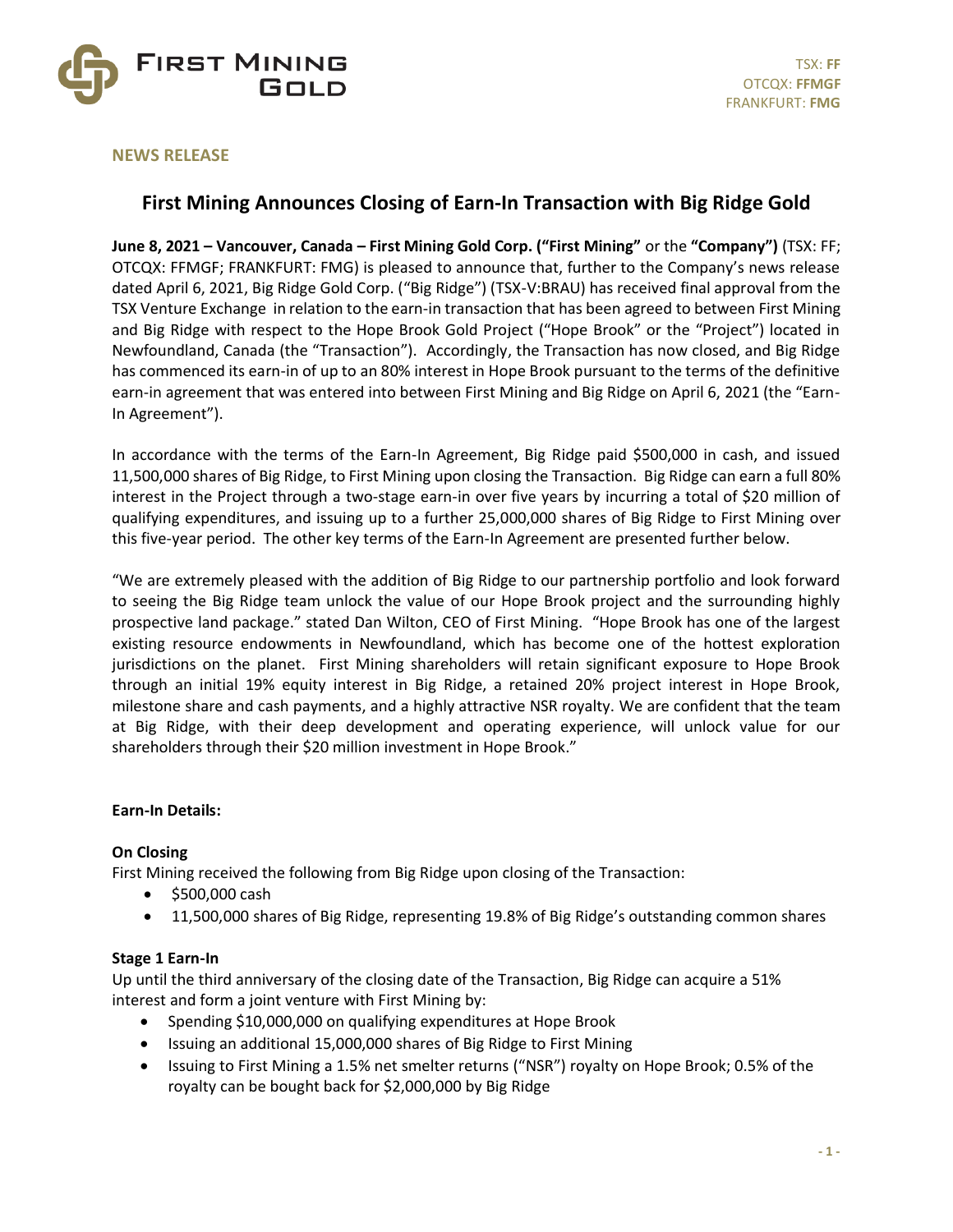

## **Stage 2 Earn-In**

Following the completion of the Stage 1 Earn-in and up until the fifth anniversary of the closing date of the Transaction, Big Ridge can increase their ownership in the joint venture to 80% by:

- Spending an additional \$10,000,000 on qualifying expenditures at Hope Brook
- Issuing shares to First Mining in the amount that is the lesser of i) 10,000,000 shares of Big Ridge; or ii) such number of Big Ridge shares that will result in First Mining owning 19.9% of Big Ridge's outstanding shares following the issuance

## **Additional Terms**

- First Mining has exercised its right to nominate one individual to the Big Ridge Board (Ken Engquist, COO of First Mining, has been nominated)
- First Mining will be free carried to a feasibility study
- \$2,000,000 cash payable to First Mining upon the declaration of commercial production at Hope Brook
- Once formed, the joint venture will pay First Mining a royalty of US\$1 per tonne in respect of any aggregate material sold from Hope Brook

## **Hope Brook Mineral Resource Estimate for Gold at 3.00 g/t Au Cut-off**

| Category  | Tonnes    | Grade Au (g/t) | <b>Contained Au (oz)</b> |
|-----------|-----------|----------------|--------------------------|
| Indicated | 5,500,000 | 4.77           | 844,000                  |
| Inferred  | 836,000   | 4.11           | 110,000                  |

Notes:

- 1. Based on the technical report titled "2015 Mineral Resource Estimate Technical Report, Hope Brook Gold Project, Newfoundland and Labrador Canada" with an effective date of January 12, 2015, and which is available at www.sedar.com under First Mining's SEDAR profile.
- 2. Resource includes only the Mine Zone and 240 Zone areas.
- 3. Resource is based on the partial percentage block model with dike material removed. Dike percentage is estimated at 18% for the Mine Zone and 0% for the 240 Zone.
- 4. The gold grades reflect applications of domain-specific raw assay capping factors that range between 55 g/t and 3 g/t Au.
- 5. The rounding of tonnes may result in apparent differences between tonnes, grade and contained ounces.
- 6. Mineral Resources that are not Mineral Reserves do not have demonstrated economic viability. The estimate of Mineral Resources may be materially affected by environmental permitting, legal, title, taxation, socio-political, marketing or other relevant issues.

#### **About Big Ridge**

Big Ridge is a well-capitalized, Canadian-focused gold exploration and development company led by Michael Bandrowski as President & CEO, a former mining capital markets executive, and Jim Kirke as CFO, former CFO of Marathon Gold. The Board of Directors of Big Ridge is comprised of a highly successful group of experienced mining executives and geologists: Nick Tintor (founder of Anaconda Mining), Bill Williams (former Interim CEO of Detour Gold) and Rick Mazur (CEO of Forum Energy). Big Ridge recently optioned its Destiny gold project to Clarity Gold, which has the potential to provide significant capital to fund work programs at Hope Brook.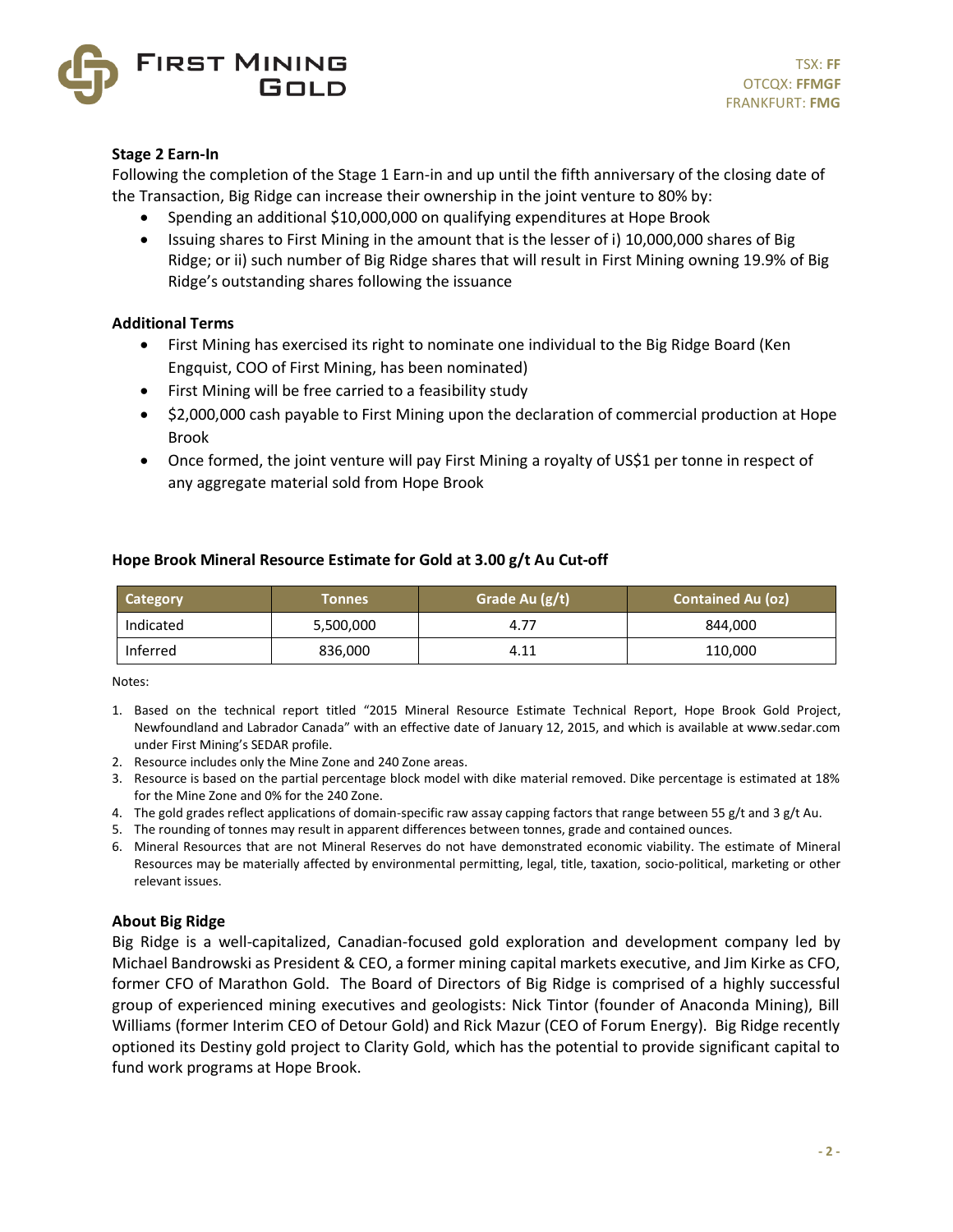

### **Qualified Person**

Hazel Mullin, P.Geo., Director, Data Management and Technical Services of First Mining, is a "Qualified Person" for the purposes of National Instrument 43-101 *Standards of Disclosure for Mineral Projects* ("NI 43-101"), and she has reviewed and approved the scientific and technical disclosure contained in this news release.

## **About First Mining Gold Corp.**

First Mining is a Canadian gold developer focused on the development and permitting of the Springpole Gold Project in northwestern Ontario. [Springpole](https://www.firstmininggold.com/projects/ontario/springpole-project/) is one of the largest undeveloped gold projects in Canada. The results of a positive Pre-Feasibility Study for the Springpole Gold Project were announced by First Mining in January 2021, and permitting activities are on-going with submission of an Environmental Impact Statement for the project targeted for 2021. The Company also holds a large equity position in Treasury Metals Inc. who are advancing the Goliath-Goldlund gold projects towards construction. First Mining's portfolio of gold projects in eastern Canada also includes the Pickle Crow (being [advanced in](https://can01.safelinks.protection.outlook.com/?url=https%3A%2F%2Fwww.firstmininggold.com%2Fnews%2Freleases%2Ffirst-mining-partners-with-auteco-to-advance-its-pickle-crow-gold-project&data=02%7C01%7Cspiros%40firstmininggold.com%7Cfd619baf467243ac240108d84fc21453%7C3564d7a87e774cf9aee2f8fb0795b85e%7C0%7C0%7C637347042261240296&sdata=4T7jmXs5w440KrLTkegXHGGoD8HxJ%2FZRX9qzlYW91Ks%3D&reserved=0)  [partnership with Auteco Minerals](https://can01.safelinks.protection.outlook.com/?url=https%3A%2F%2Fwww.firstmininggold.com%2Fnews%2Freleases%2Ffirst-mining-partners-with-auteco-to-advance-its-pickle-crow-gold-project&data=02%7C01%7Cspiros%40firstmininggold.com%7Cfd619baf467243ac240108d84fc21453%7C3564d7a87e774cf9aee2f8fb0795b85e%7C0%7C0%7C637347042261240296&sdata=4T7jmXs5w440KrLTkegXHGGoD8HxJ%2FZRX9qzlYW91Ks%3D&reserved=0) Ltd.), Cameron, Hope Brook, Duparquet, Duquesne, and Pitt gold projects.

First Mining was established in 2015 by Mr. Keith Neumeyer, founding President and CEO of First Majestic Silver Corp.

## **ON BEHALF OF FIRST MINING GOLD CORP.**

Daniel W. Wilton *Chief Executive Officer and Director*

#### **For further information, please contact:**

Janet Meiklejohn **|** Vice President, Investor Relations Direct: +1 604 639 8825 **|** Toll Free: 1 844 306 8827 **|** Email[: info@firstmininggold.com](mailto:info@firstmininggold.com)  [www.firstmininggold.com](http://www.firstmininggold.com/)

#### *Cautionary Note Regarding Forward-Looking Statements*

*This news release includes certain "forward-looking information" and "forward-looking statements" (collectively "forward-looking statements") within the meaning of applicable Canadian and United States securities legislation including the United States Private Securities Litigation Reform Act of 1995. These forward-looking statements are made as of the date of this news release. Forward-looking statements are frequently, but not always, identified by words such as "expects", "anticipates", "believes", "plans", "projects", "intends", "estimates", "envisages", "potential", "possible", "strategy", "goals", "objectives", or variations thereof or stating that certain actions, events or results "may", "could", "would", "might" or "will" be taken, occur or be achieved, or the negative of any of these terms and similar expressions.*

*Forward-looking statements in this news release relate to future events or future performance and reflect current estimates, predictions, expectations or beliefs regarding future events and include, but are not limited to, statements with respect to: (i) completion and timing of all earn-in stages under the earn-in agreement; (ii) the grant and timing of a 1.5% NSR to First Mining over Hope Brook; (iii) completion and timing of all exploration expenditures required*